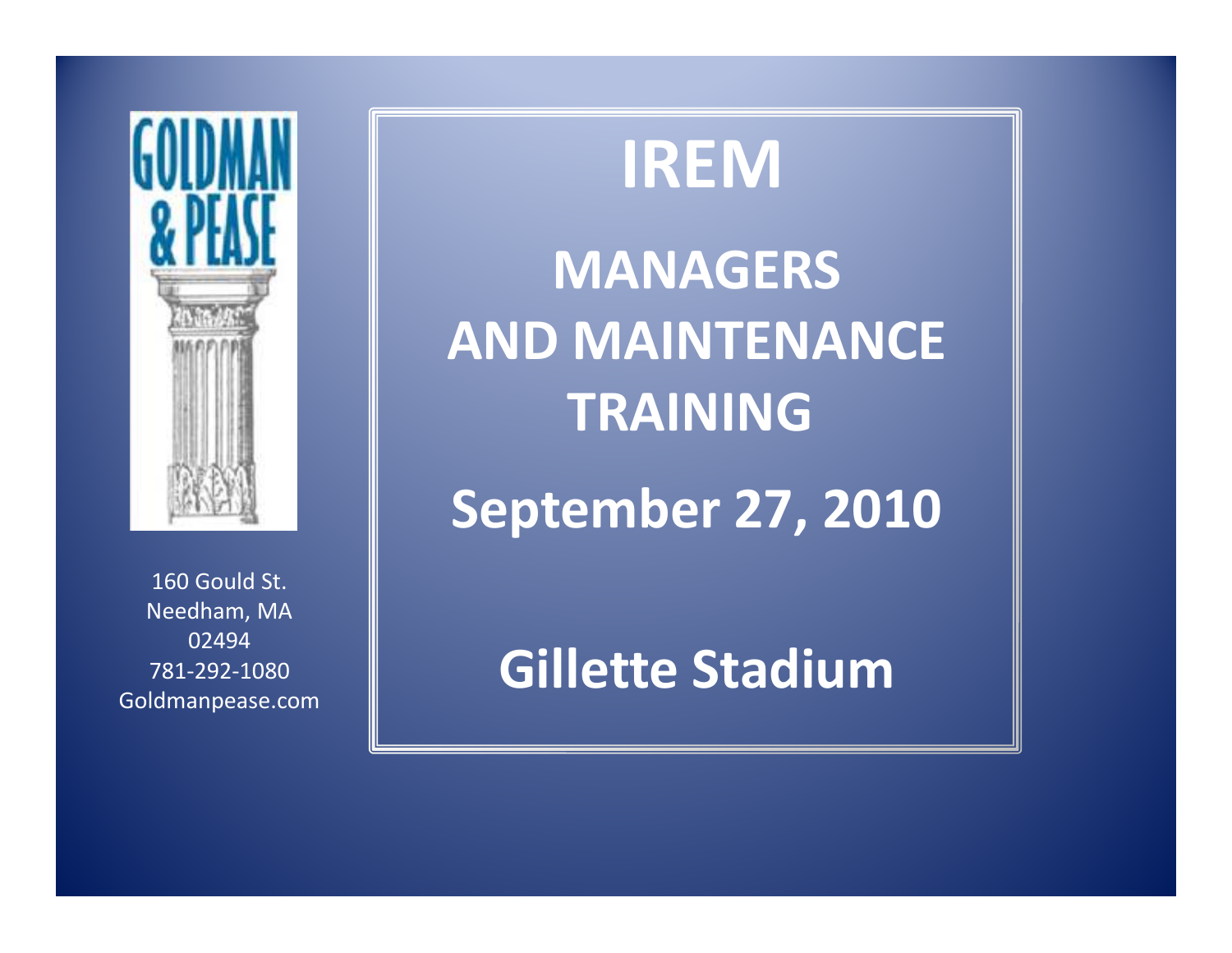

### **FORECLOSURE ACT**

## **Effect of Foreclosure on Pre-Existing Tenancy**

160 Gould St.Needham, MA 02494 781-292-1080Goldmanpease.com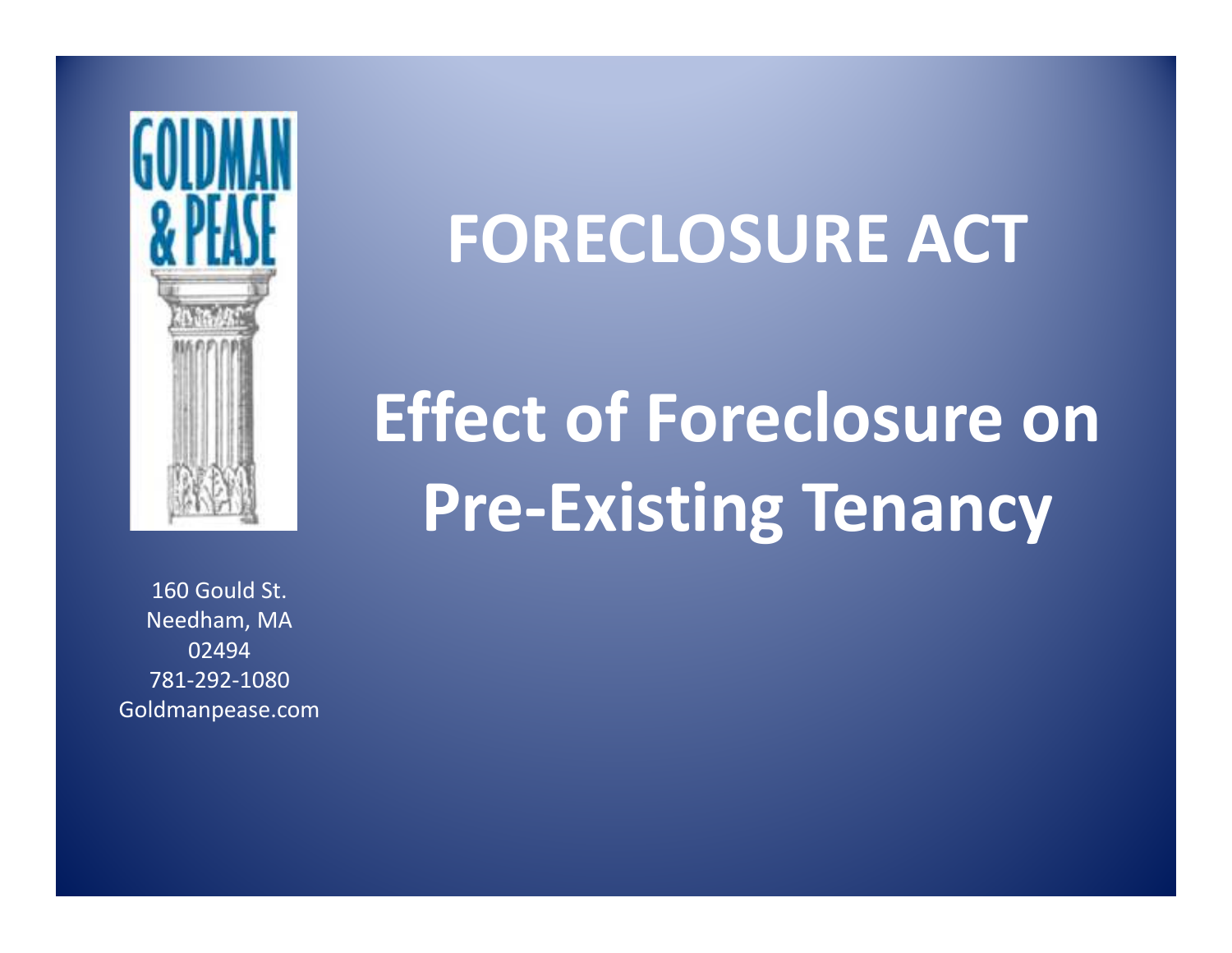

## 1. **FORECLOSURES ARERAMPANT**

 $\bullet$ Statistics in MA

160 Gould St.Needham, MA 02494 781-292-1080Goldmanpease.com • Statistics in NewEngland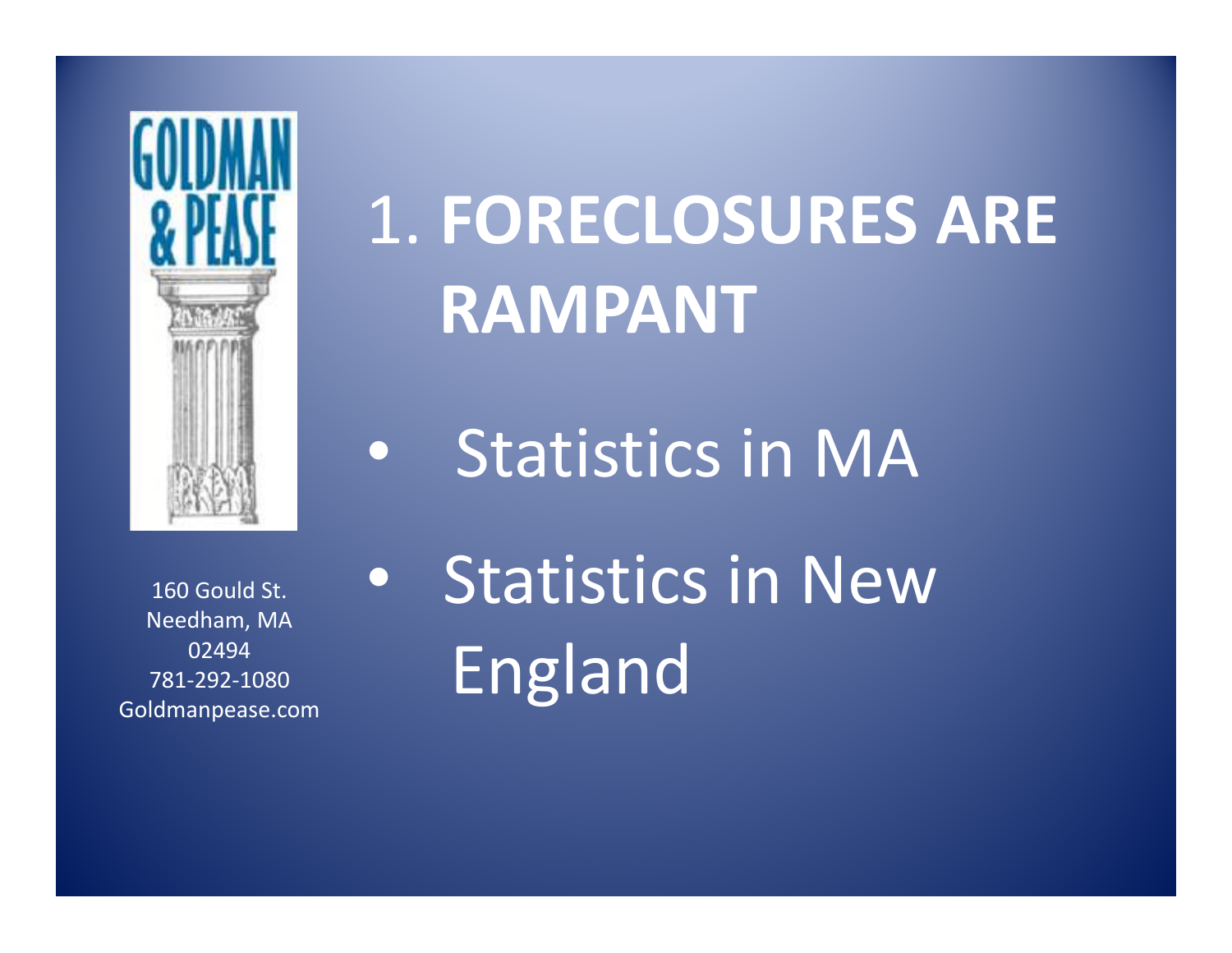

 $\bullet$ 

 $\bullet$ 

 $\bullet$ 

•

160 Gould St.Needham, MA 02494 781-292-1080Goldmanpease.com

# **2. EFFECT OF FORECLOSURES:**

- On property management
- On property values
- Unpaid common area charges
- Financial strain on property owners and condominium association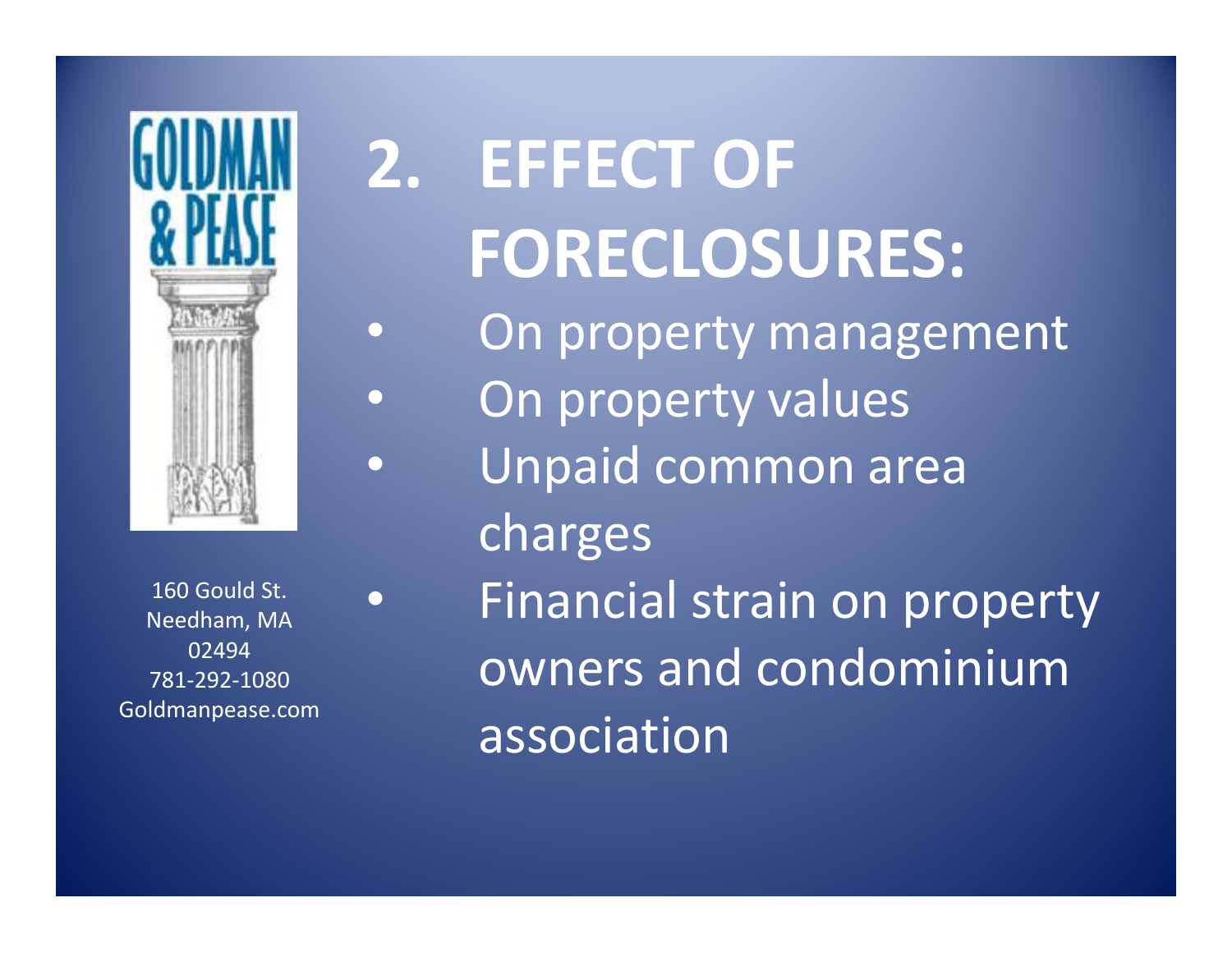

160 Gould St.Needham, MA 02494 781-292-1080Goldmanpease.com

 $\bullet$ 

3. **FORECLOSED REALESTATE MUST BEMAINTAINED** $\bullet$ 

 Property often indisrepairnon-paying tenants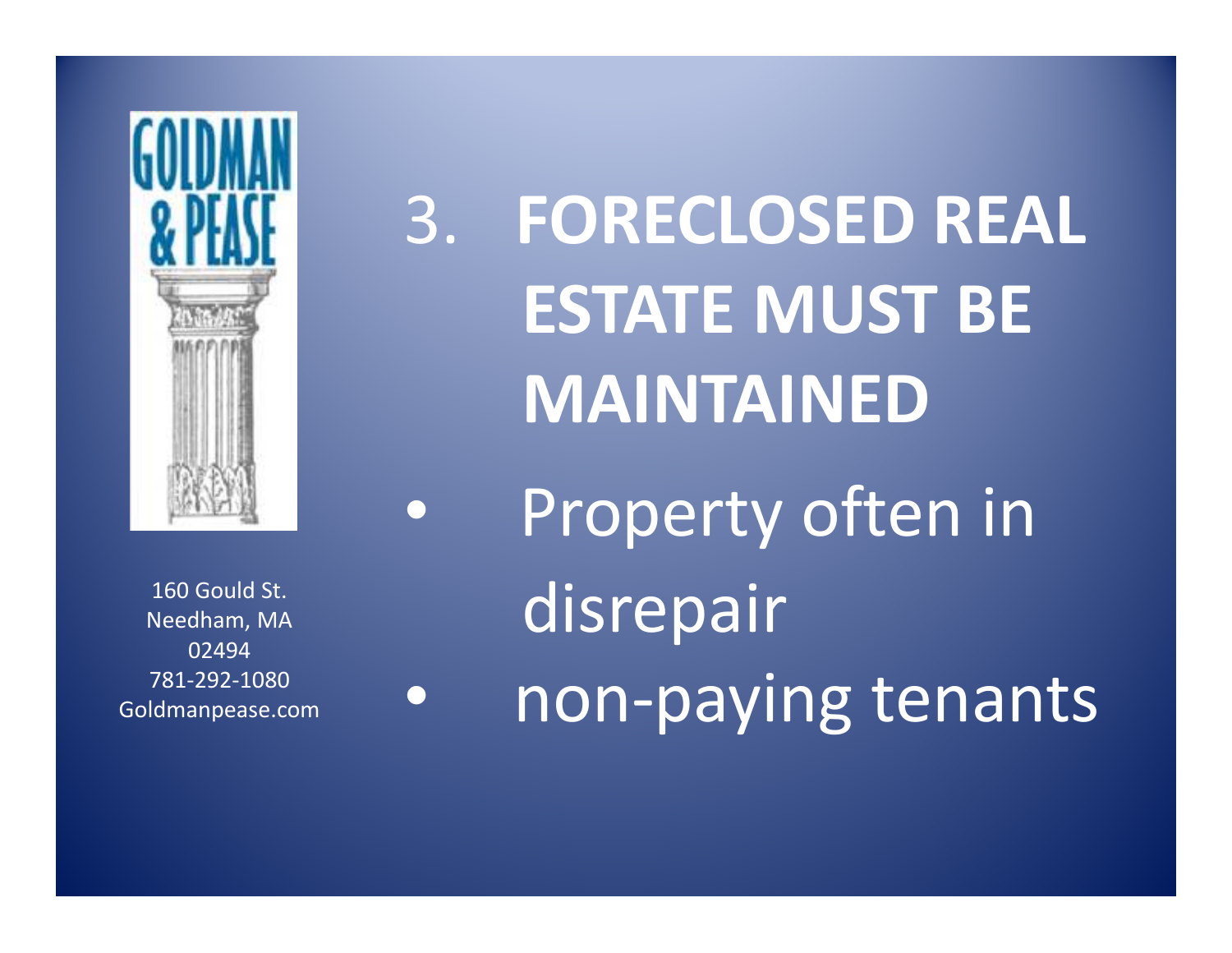

Needham, MA 160 Gould St.02494 781-292-1080Goldmanpease.com 4. **Foreclosing parties,often lenders, take back property, butproperty remainsvacant and unsold**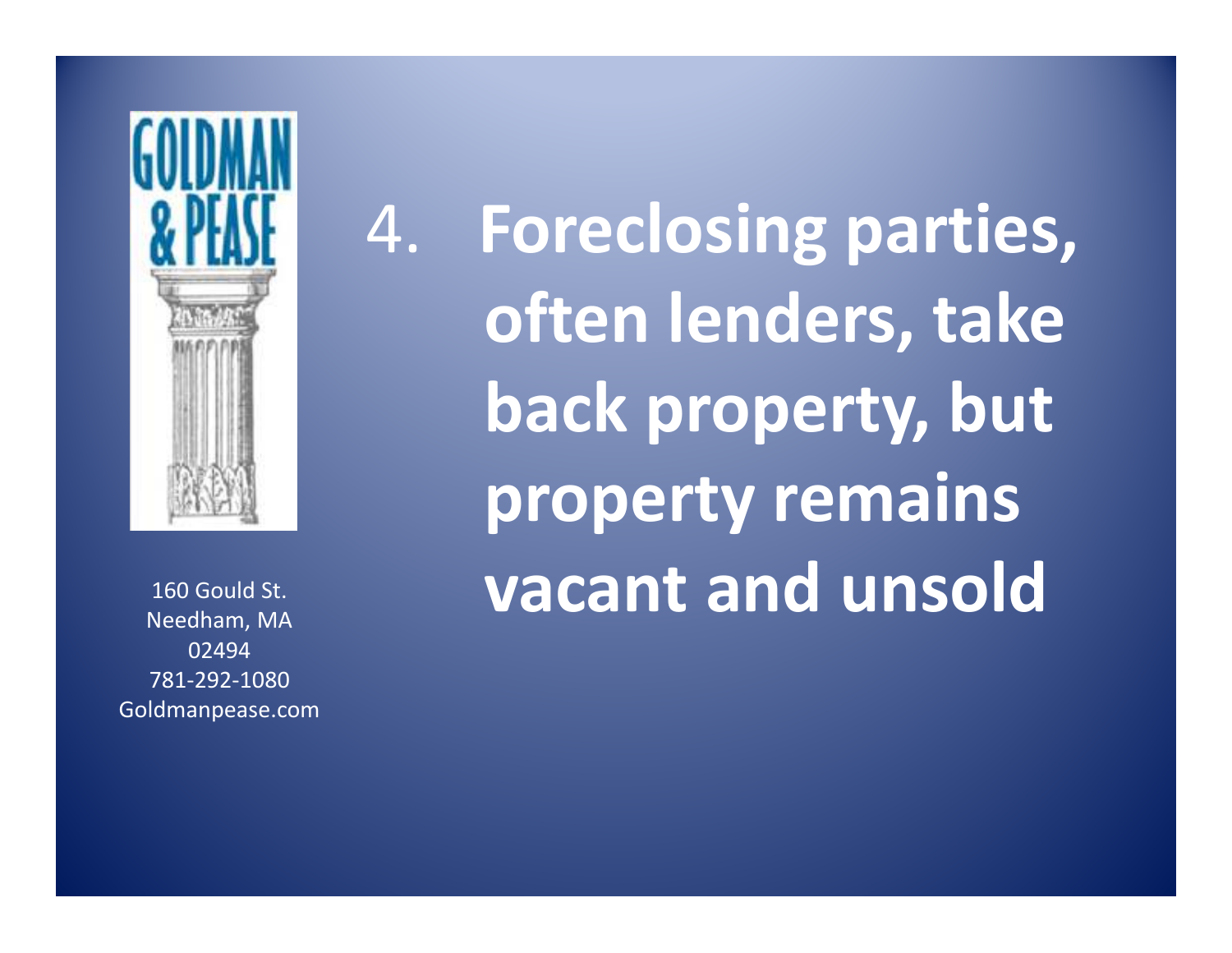

160 Gould St.Needham, MA 02494 781-292-1080Goldmanpease.com 5. **DO TENANTS in possession offoreclosed propertyhave RIGHTS TO STAY IN THE PROPERTY?**-hold-over owners-actual payingtenants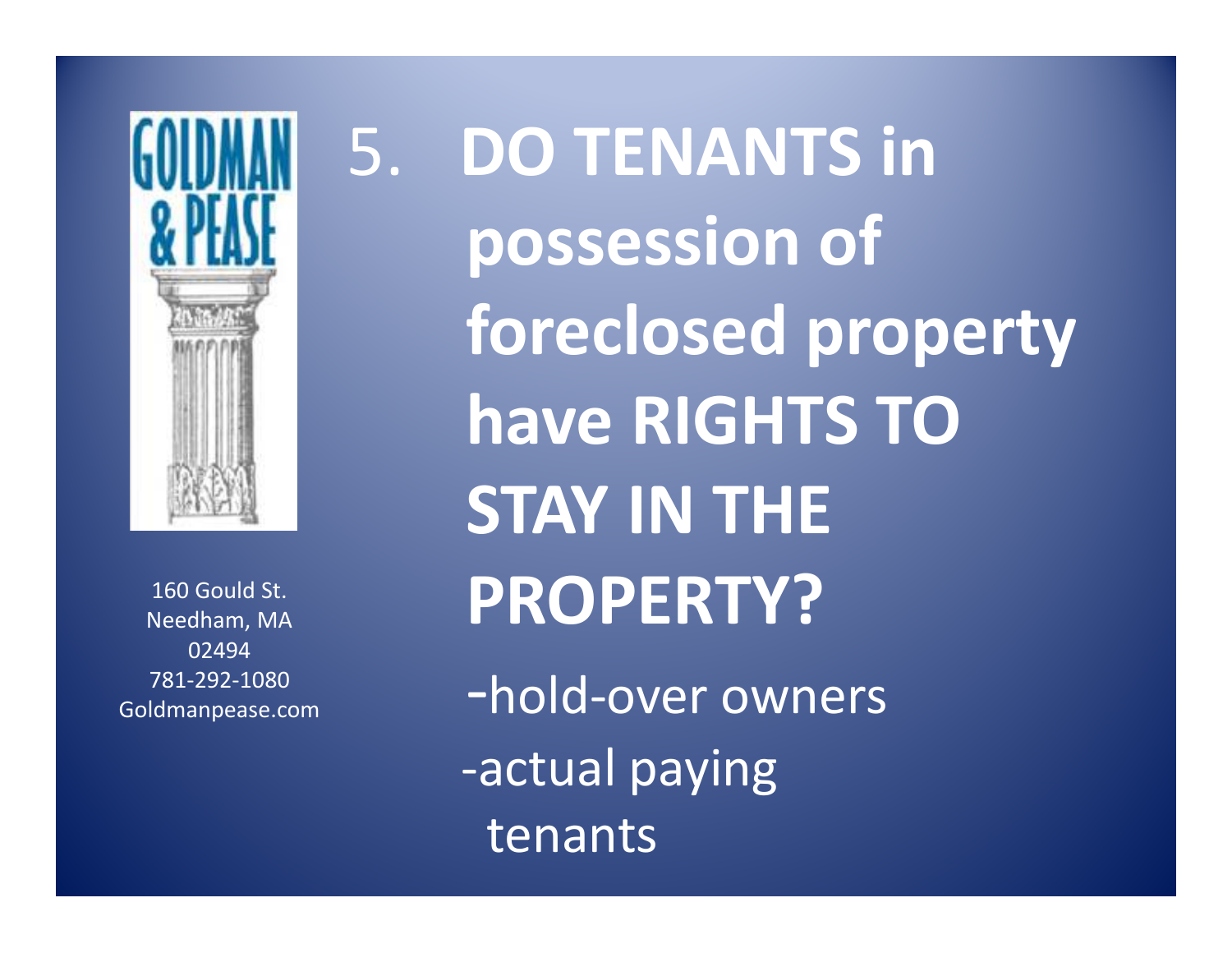

•

 $\bullet$ 

160 Gould St.Needham, MA 02494 781-292-1080Goldmanpease.com

## 6. **MA STATE LAWBEFORE NEWFORECLOSURE ACT**

- Foreclosure in compliancewith M.G.L. terminatestenancy
	- tenancy at will
	- 30 notice requirements -no self-help eviction -summary process – legal process -executions and appeals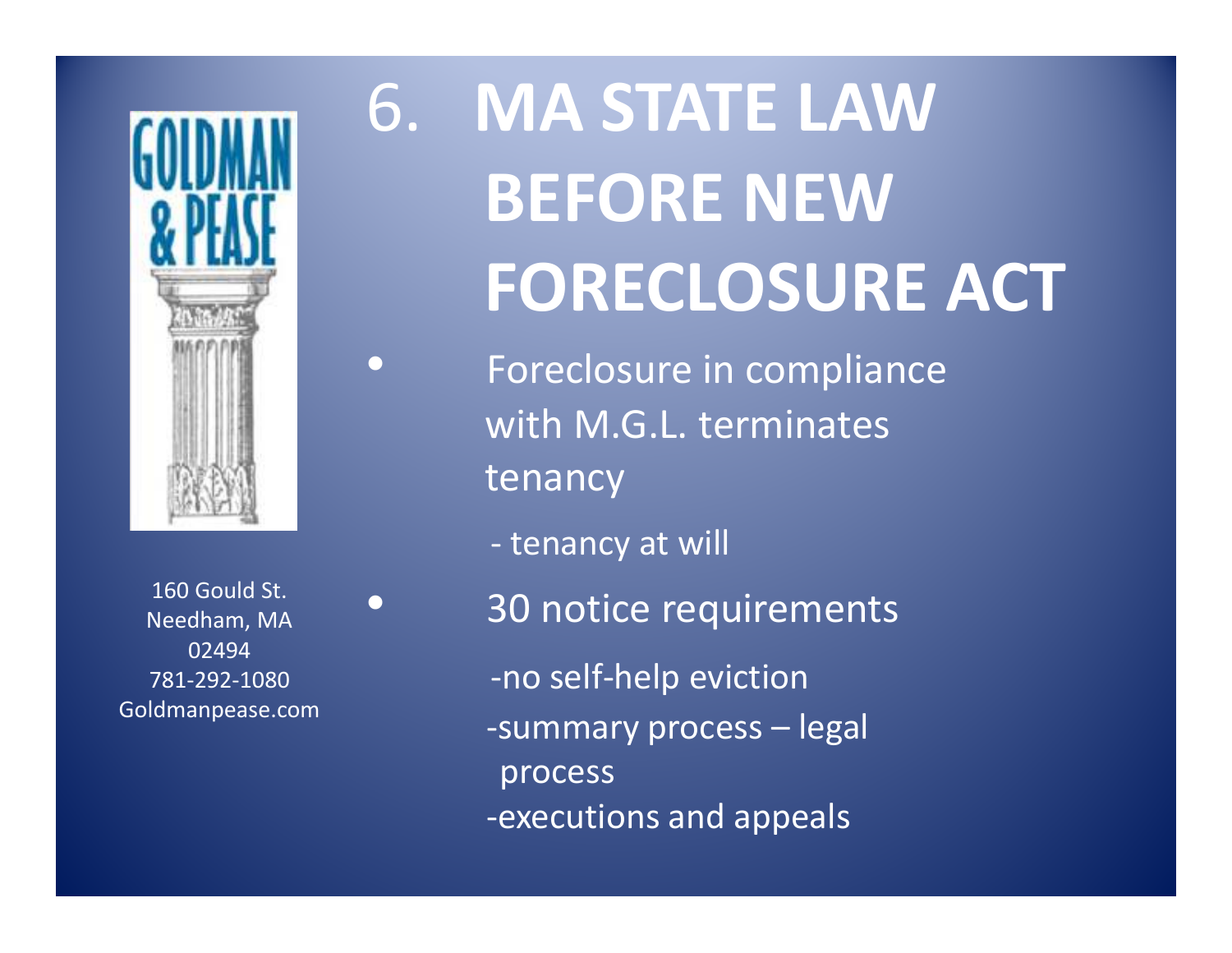

7. **FORECLOSURE ACT "Protecting Tenantsat Foreclosure Act of2009"**

160 Gould St.Needham, MA 02494 781-292-1080Goldmanpease.com

•

 Federal statute, effectiveMay 20, 2009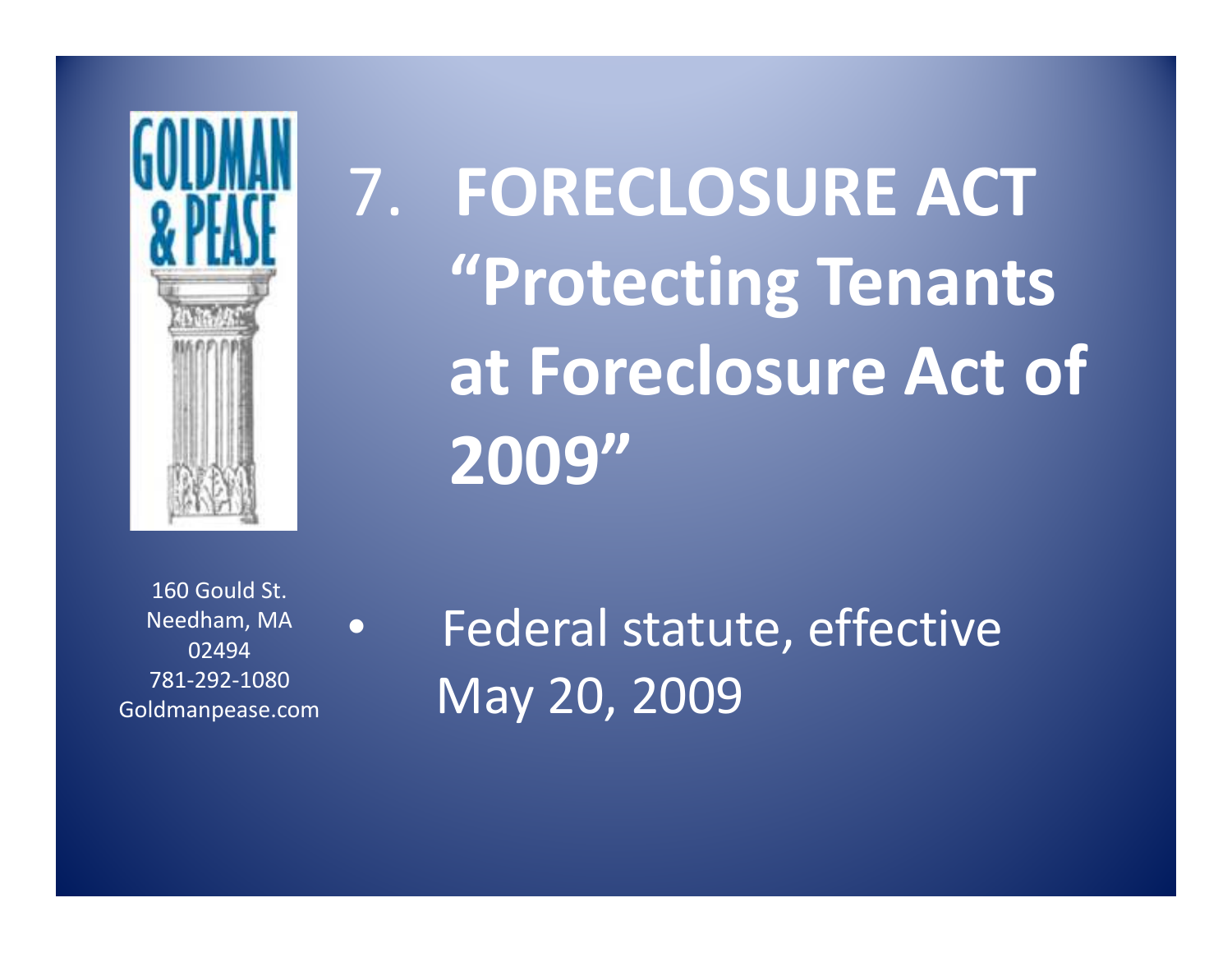

160 Gould St.Needham, MA 02494 781-292-1080Goldmanpease.com

(A) 90 day prior written noticerequired if tenant at will(B) Must honor longer durationterm of written lease iflease

- Expires within 90 days
- •Lease
- Fair rent •
- In writing and signed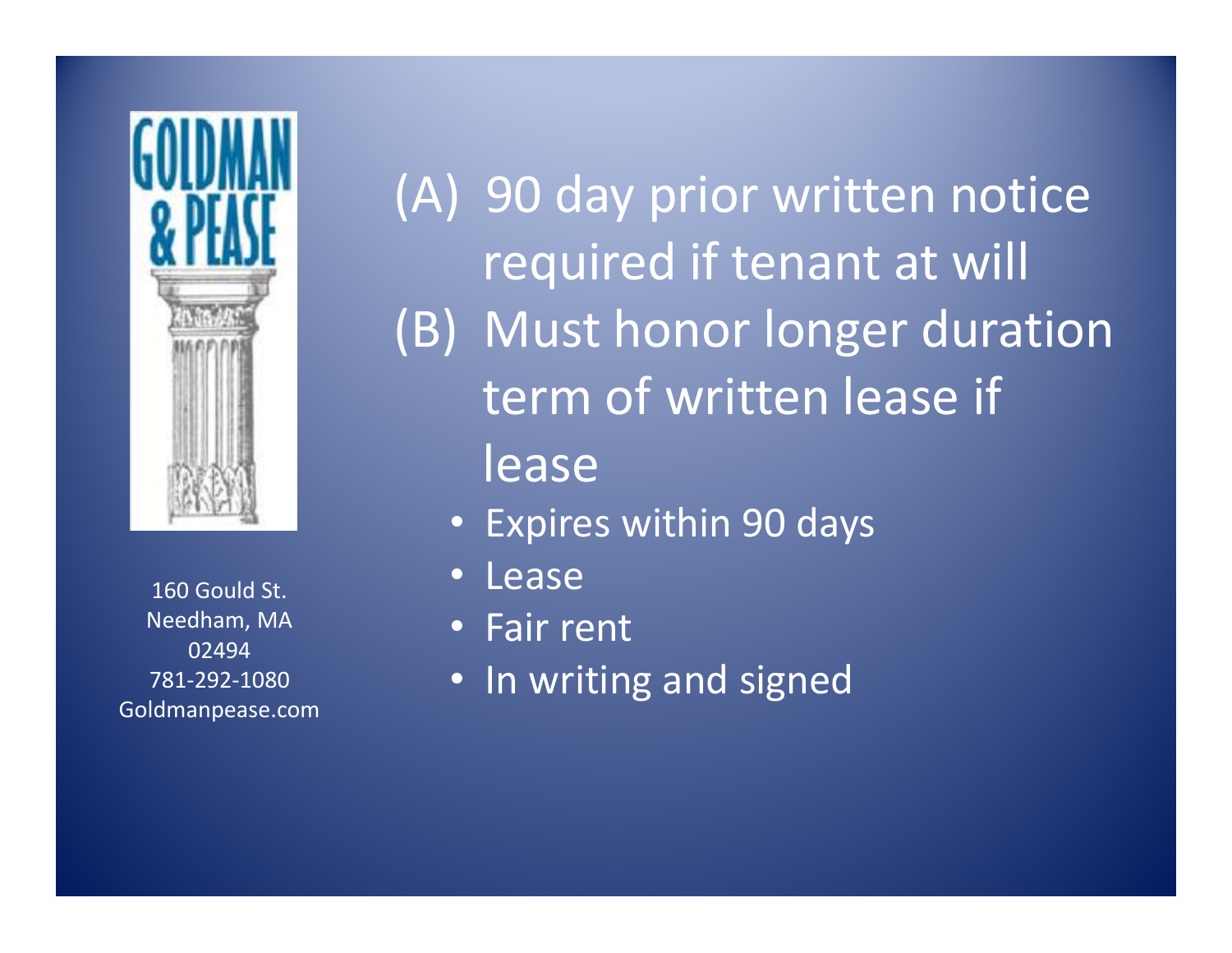

(C) Longer duration, includingrenewals in federallysubsidized

 $\bullet$ Leasing i.e., sec. 8

02494 781-292-1080Goldmanpease.com

(D) Summary process – legal 160 Gould St.<br>Needham, MA<br>Needham, MA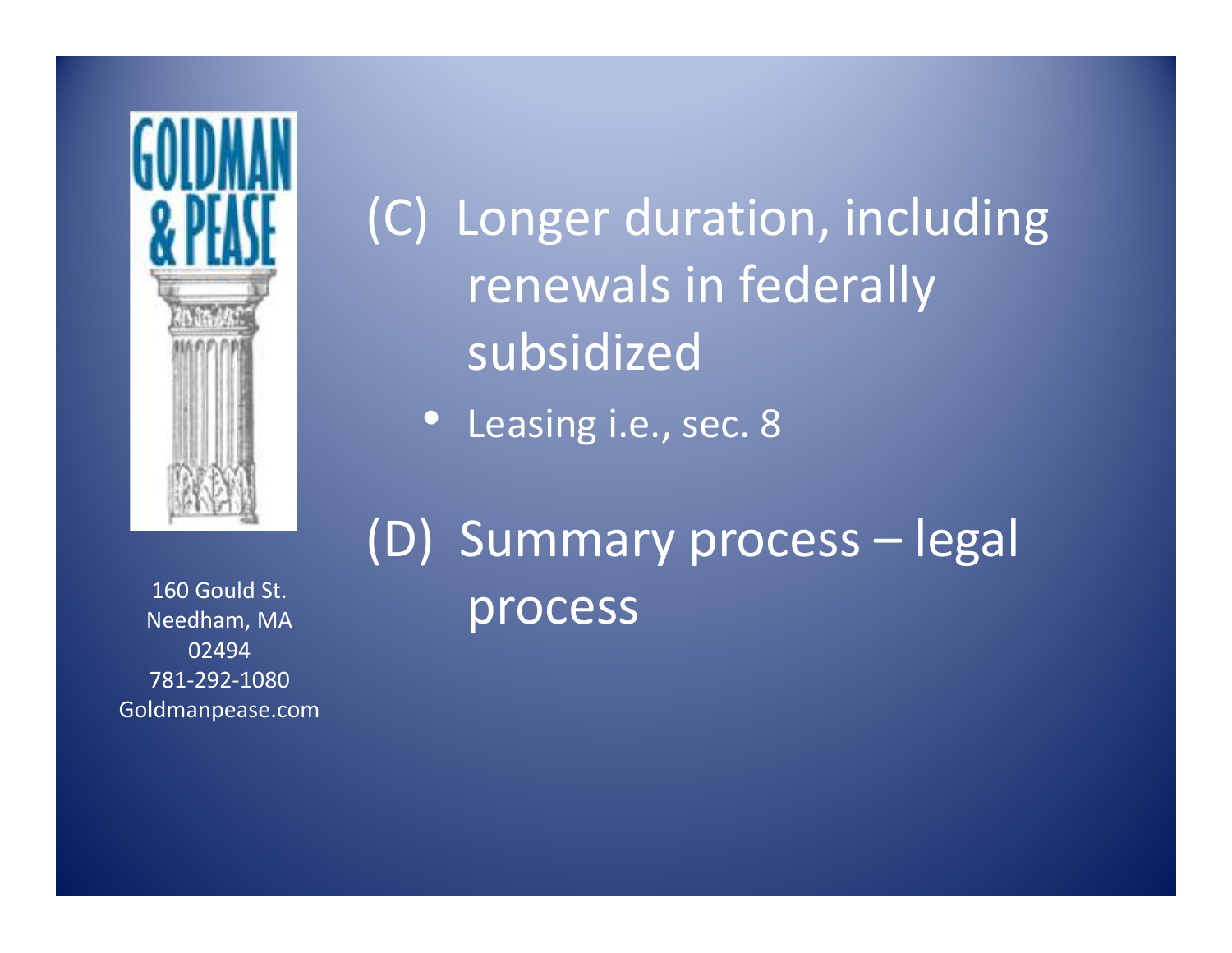

### **8. NOTICE**

•**ACTUAL**

•

**CONSTABLE**

160 Gould St. Needham, MA 02494 781-292-1080Goldmanpease.com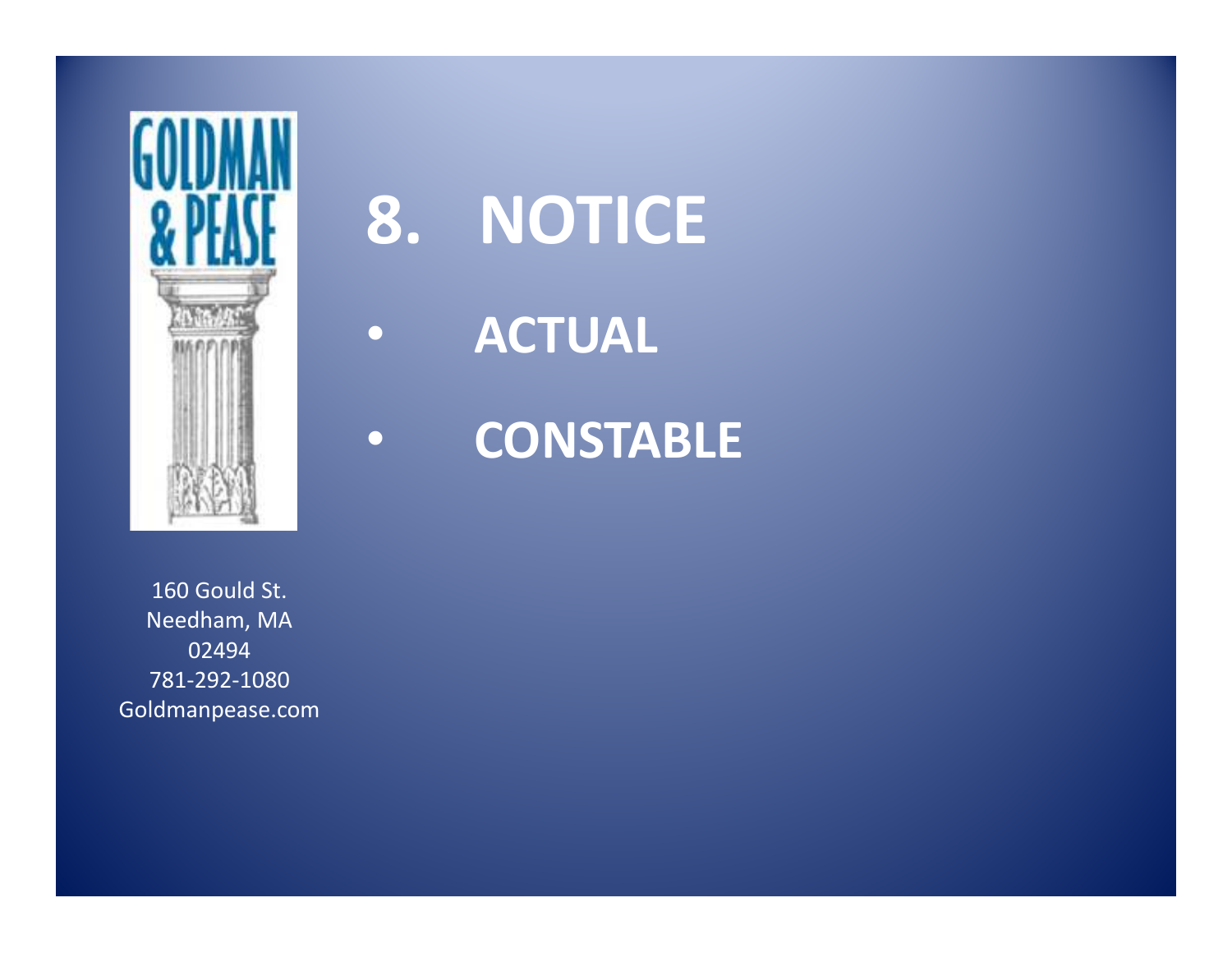

 $\bullet$ 

•

 $\bullet$ 

 $\bullet$ 

9. **SUBJECT TO RIGHTS/LIABILITIES OFTENANCY•** Security deposit

160 Gould St.Needham, MA 02494 781-292-1080Goldmanpease.com

 Breach of warranty of habitability

Retaliatory evictions

Rental flow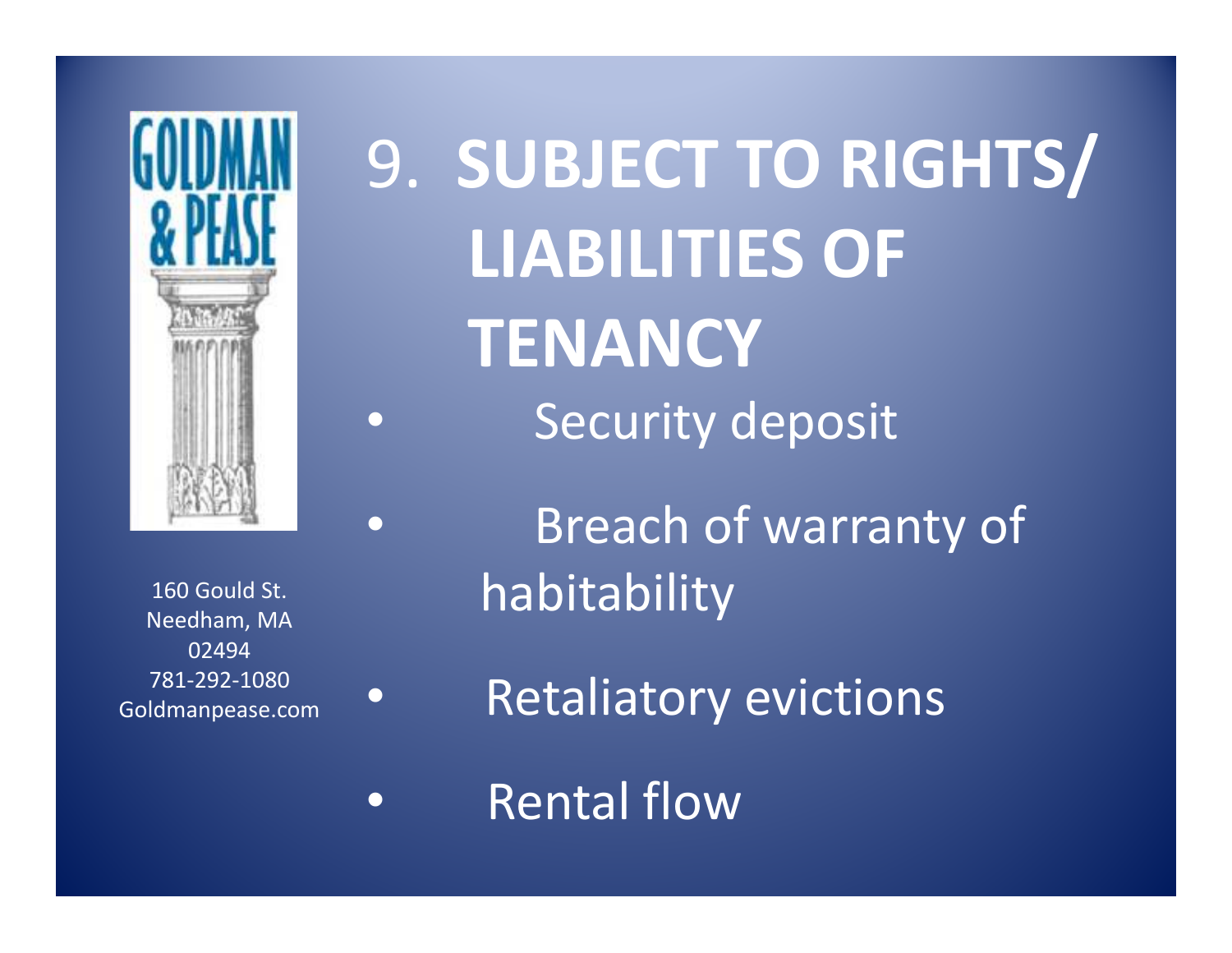

•

• Summary process, discovery delays, executions, appeals

Bankruptcy

160 Gould St.Needham, MA 02494 781-292-1080Goldmanpease.com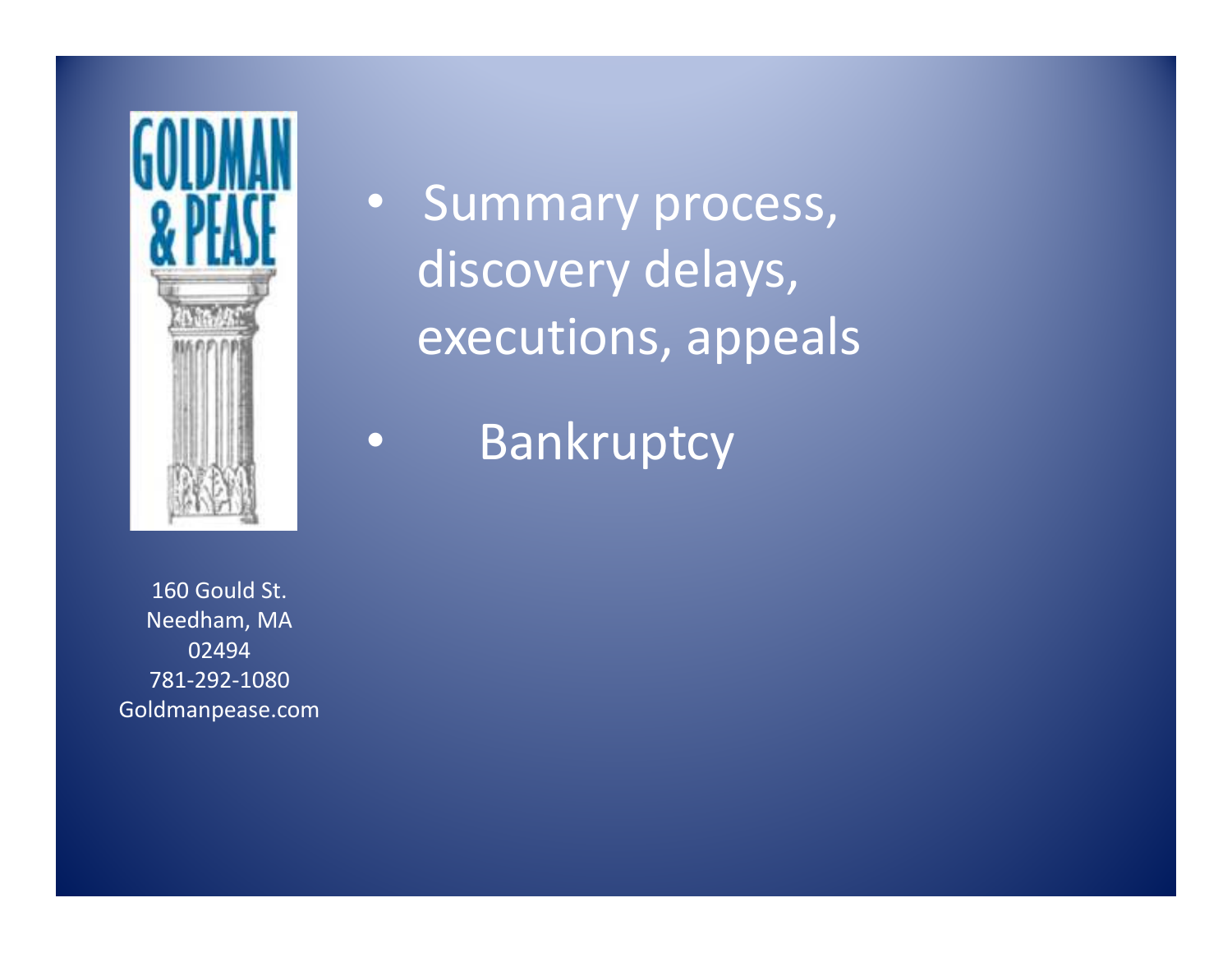### Foreclosures in Connecticut and New England

Analysis of Mortgage Bankers Association National Delinquency Survey Data through Q1-10

Version: July 7, 2010



Prepared by Kai-yan Lee [kai-yan.lee@bos.frb.org]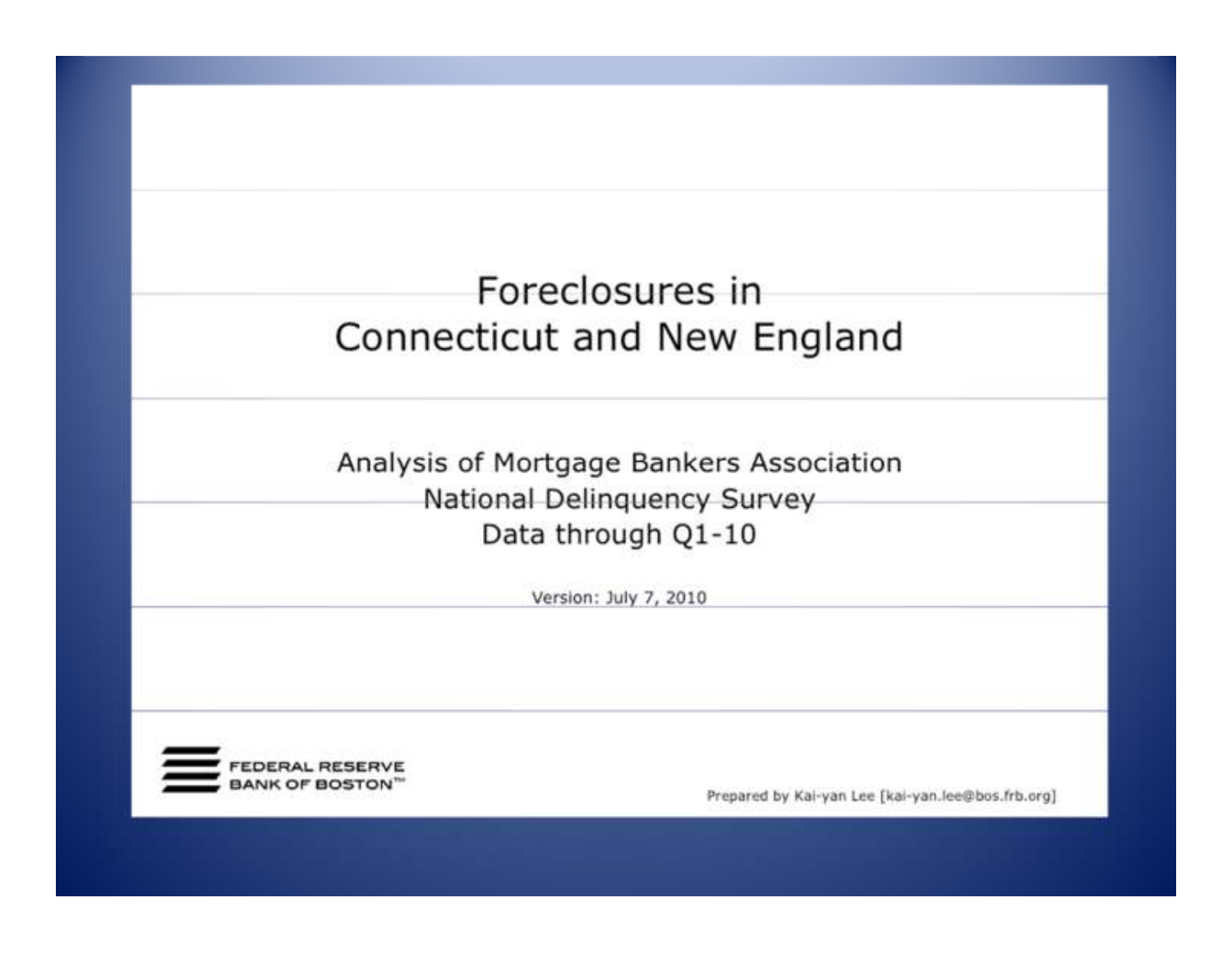#### Foreclosure rates for United States, New England, and Connecticut, through Q1-10

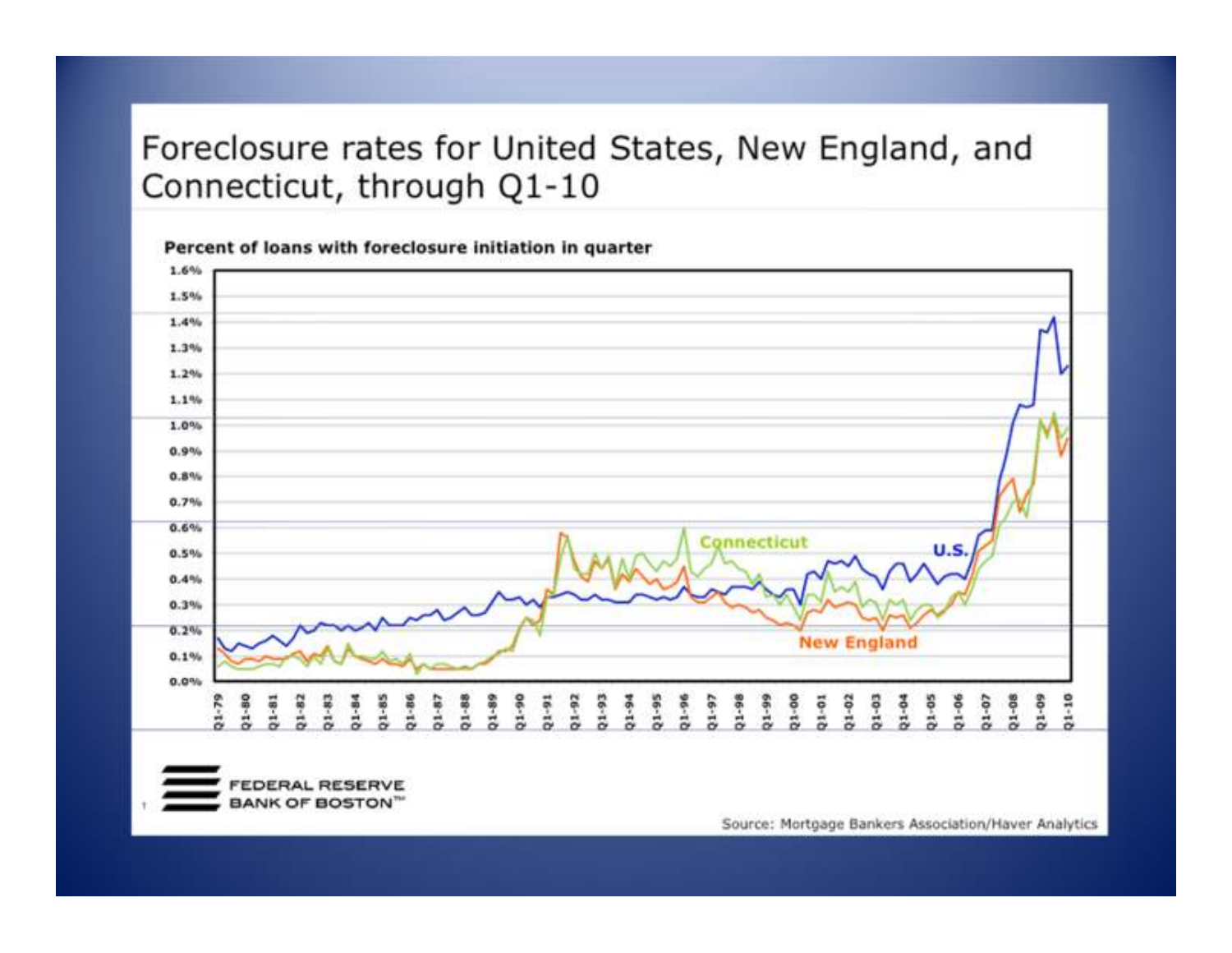#### Foreclosure rates for United States and New England states, Q1-10



Source: Mortgage Bankers Association/Haver Analytics